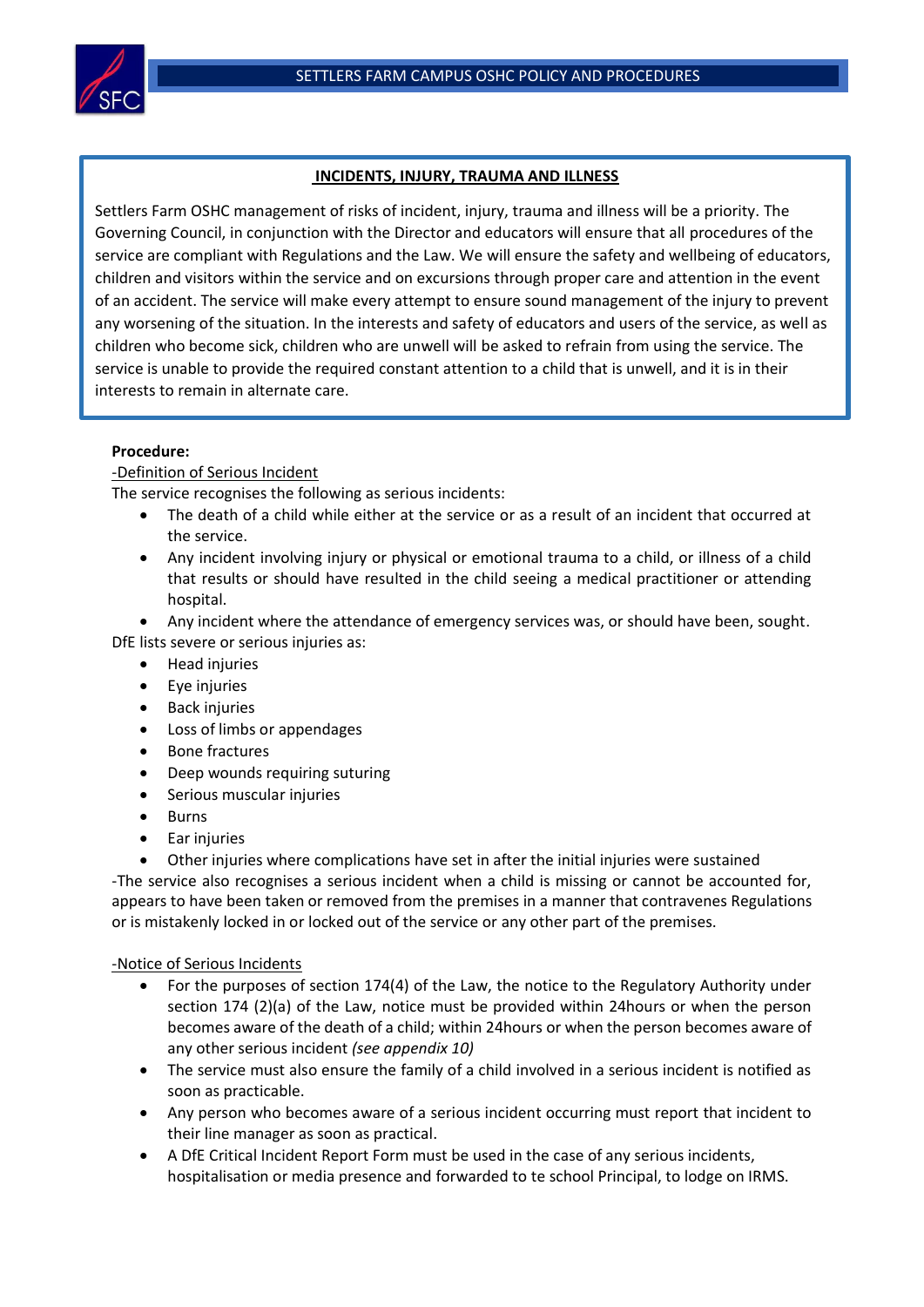

[\(www.dfe.sa.gov.au/docs/documents/1/CriticalIncidentReportF-2.doc](http://www.dfe.sa.gov.au/docs/documents/1/CriticalIncidentReportF-2.doc) (*see appendix 23 for a hard copy of Critical Incident Report Form)*

# -First Aid

- A fully equipped first aid kit will be always accessible to educators, and will remain inaccessible to children – the kit will be regularly replenished and will comply with regulations 327 and 328 of the Occupational Health, Safety and Welfare Regulations 1986 (SA) (see list in OHS&W Manual 2.4.3 *and appendix 8*)
- All Responsible persons in charge will be required to obtain and maintain first-aid requirements meeting the requirements of Education and Care Services National Regulations
- The person caring for the child assumes responsibility for acting in the best interests of the child in the event of an injury – the careful exercise of this discretion is considered part of the educator's duty of care.
- If a child, staff member or visitor has an accident while at the service, they will be attended to immediately by a staff member who holds a first aid certificate.
- Anyone injured will be kept under adult supervision until they recover or an authorised person takes charge of them.
- The Responsible person on duty will be notified immediately of all incidents the Director is ultimately responsible for all incidents and should be notified accordingly.

In the case of a minor accident, the first aid attendant will:

- Assess the injury and apply first aid as required.
- Ensure that disposable gloves are used when there is any potential contact with blood or other bodily fluids.
- Ensure that all blood or bodily fluids are cleaned up and disposed of in a safe manner.
- Ensure that anyone who has come into contact with blood or bodily fluids wash with warm soapy water.
- Record the incident and treatment in the first aid log, indicating name of injured person, date, time, nature of the injury, how the injury occurred, treatment given and by whom, and is to be signed by the Director *(see appendix 9)*
- Parents/caregivers will be notified of a minor accident and required to sign the first aid report.
- In the case of a head injury, parents/caregivers will be immediately notified by phone.

-In the case of a major accident requiring more than first aid, the first aid attendant will:

- Assess the injury and contact an ambulance the Director will be informed of this decision.
- If the child's injury is serious the first priority is to get immediate medical attention.
- Parents/caregiver will be immediately notified by phone, and if the parents/caregivers cannot be notified then the emergency contacts will be contacted – every effort will be made not to panic the parents/caregivers.
- Attend to the injured person and apply first aid required.
- Ensure that disposable gloves are used when there is any potential contact with blood or other bodily fluids.
- Ensure that all blood or bodily fluids are cleaned up and disposed of in a safe manner.
- Ensure that anyone who has come into contact with blood or bodily fluids wash with warm soapy water.
- Stay with the child until help arrives, or further treatment taken.
- Try to make the child comfortable and reassure them.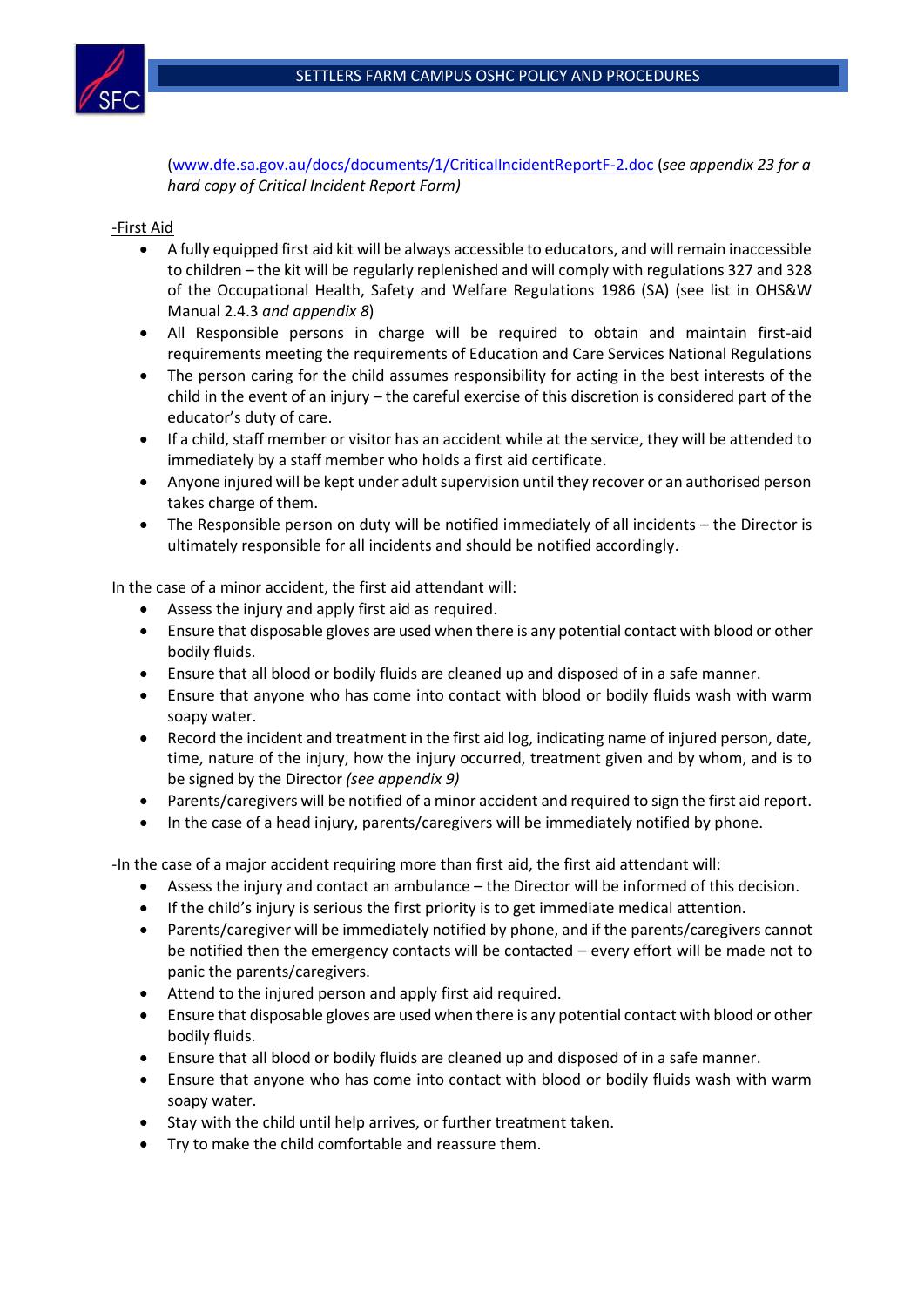

- When the ambulance arrives an educator where possible will accompany the child and take the child's enrolment details.
- Where damage occurs to a child's teeth, the educator will seek immediate care from a dentist to reduce the likelihood of permanent or further injury.
- Record the incident and treatment in the first aid log, indicating name of injured person, date, time, nature of the injury, how the injury occurred, treatment given and by whom, and is to be signed by the Director – for serious incidents educators must follow the procedure for serious incidents.
- Obtain the parent/caregivers signature confirming knowledge of the incidents.
- Report to ESB
- Complete a DfE ED 155 and forward to the school Principal
- Meeting the costs of obtaining an ambulance is primarily the responsibility of the individual or their caregiver (*see DfE Ambulance Circular located at*  [www.dfE.sa.gov.au/docs/documents/1/AmbulanceCircular.pdf](http://www.dfe.sa.gov.au/docs/documents/1/AmbulanceCircular.pdf) )

-The Director will in all accidents:

- Try to reassure the other children and keep them calm.
- Keep the other children informed about what is happening this will be done away from the injured child.
- Make a decision regarding whether to initiate emergency procedures.
- Conduct a debrief as deemed appropriate.

-Management of Unwell Children

- If an educator suspects a child is unwell and may need to go home, the Responsible person in charge will be notified and will then make an assessment.
- The parents/caregivers, or in the case of parents/caregivers not being contactable, emergency contacts, of unwell children will be notified and asked to collect their child.
- The child will be made comfortable and separated from other children until someone arrives to collect them.
- If the child requires immediate medical aid, educators will follow the service's first aid policy. Any illness at the service will be recorded on the Accident Illness Record *(see appendix 9)*

| QUALITY AREA 2: CHILDREN'S HEALTH AND SAFETY |                                         |                                                                                                                                              |  |  |  |
|----------------------------------------------|-----------------------------------------|----------------------------------------------------------------------------------------------------------------------------------------------|--|--|--|
| 2.1.2                                        | Health practices<br>and procedures      | Effective illness and injury management and hygiene practices are<br>promoted and implemented.                                               |  |  |  |
| 2.2                                          | Safety                                  | Each child is protected.                                                                                                                     |  |  |  |
| 2.2.1                                        | Supervision                             | At all times, reasonable precautions and adequate supervision ensure<br>children are protected from harm and hazard.                         |  |  |  |
| 2.2.2                                        | Incident and<br>emergency<br>management | Plans to effectively manage incidents and emergencies are developed in<br>consultation with relevant authorities, practiced and implemented. |  |  |  |